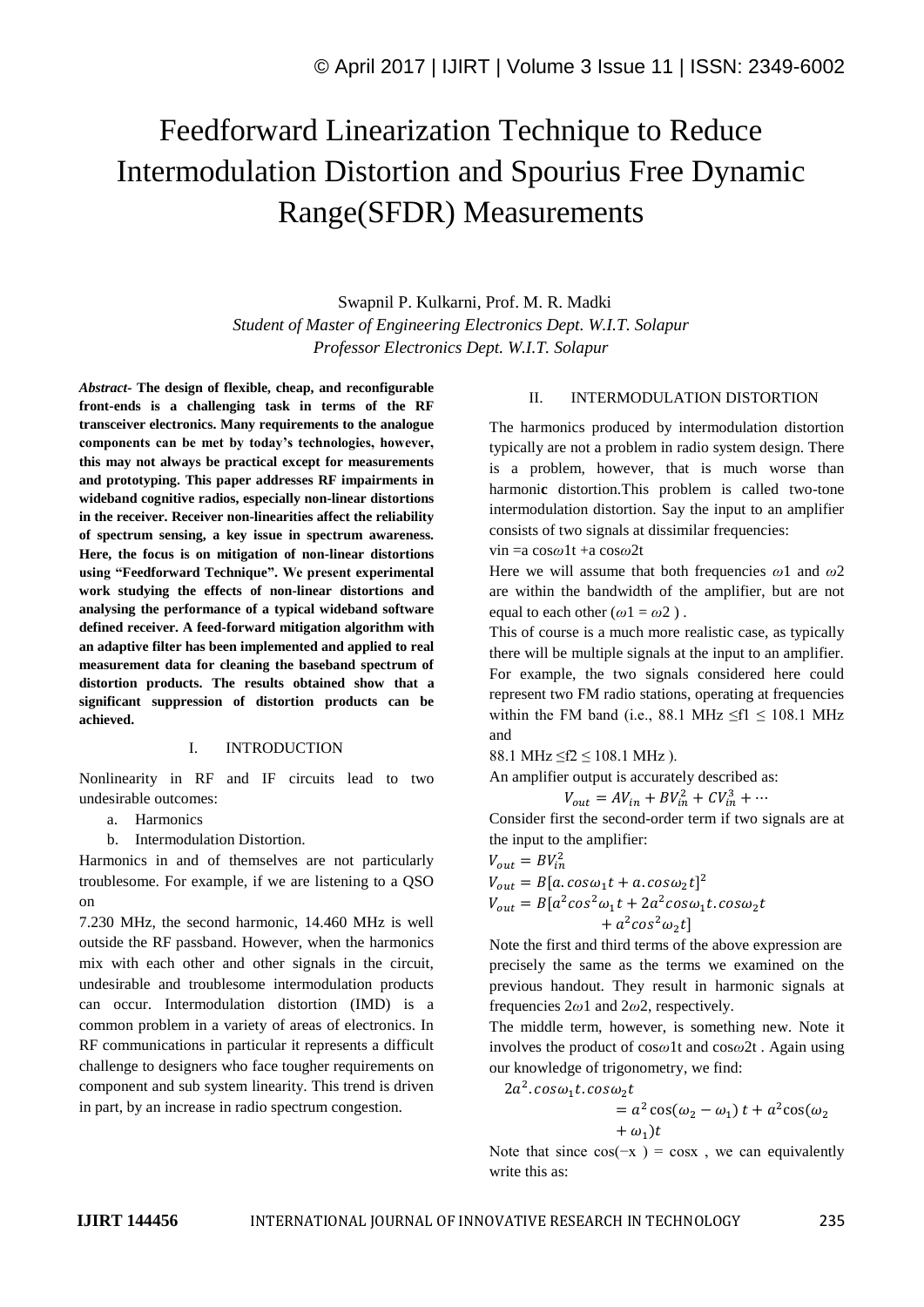### © April 2017 | IJIRT | Volume 3 Issue 11 | ISSN: 2349-6002

 $2a^2$ .  $cos\omega_1 t$ .  $cos\omega_2 t$ 

$$
= a2 cos(\omega1 - \omega2) t + a2 cos(\omega1 + \omega2)t
$$

Either way, the result is obvious —we produce two new signals. These new second-order signals oscillate at frequencies  $(\omega 1 + \omega 2)$  and  $|\omega 1 - \omega 2|$ .

Thus, if we looked at the frequency spectrum (i.e., signal power as a function of frequency) of an amplifier output when two sinusoids are at the input, we would see something like this:



Note that the new terms have a frequency that is either much higher than both  $\omega$ 1 and  $\omega$ 2 (i.e.,  $(\omega$ 1 +  $\omega$ 2)), or much lower than both  $\omega$ 1 and  $\omega$ 2 (i.e.,  $|\omega$ 1 –  $\omega$ 2).

Either way, these new signals will typically be outside the

amplifier bandwidth.

This observation is indeed correct for second-order, two tone intermodulation products. But, we have yet to examine the third-order terms i.e.,

$$
V_{out} = CV_{in}^3
$$

 $V_{out} = C[a.\cos\omega_1 t + a.\cos\omega_2]^3$ 

If we multiply this all out, and again apply our trig knowledge, we find that a bunch of new third-order signals are created.

Among these signals, of course, are the second harmonics

(cos3*ω*1t) and (cos3*ω*2t) . Additionally, however, we get these new signals:

 $[\cos(2\omega^2 - \omega^2)t]$  and  $[\cos(2\omega^2 - \omega^2)t]$ 

Note since  $cos(-x) = cosx$ ,

we can equivalently write these terms as:

 $(\cos(\omega 1 - 2\omega 2) t)$  and  $(\cos(\omega 2 - 2\omega 1) t)$ 

Either way, it is apparent that the third-order products include signals at frequencies  $|\omega_1 - 2\omega_2|$  and  $|\omega_2 - 2\omega_1|$ . Now lets look at the output spectrum with these new third order products included:



Now we should see the problem. These third-order products are very close in frequency to *ω*1 and *ω*2 . They will likely lie within the bandwidth of the amplifier.

For example, if  $f1 = 100$  MHz and  $f2 = 101$  MHz, then  $2f2 -f1 = 102$  MHz and  $2f1 -f2 = 99$  MHz. All frequencies are well within the FM radio bandwidth.

Thus, these third-order, two-tone intermodulation products are the most significant distortion terms. This is why we are most concerned with the third-order intercept point of an amplifier.

#### III. MITIGATION TECHNIQUE

#### *a. Feed-Forward Approach*

Following the work in [1], we have implemented a feedforward approach to handle intermodulation distortions of third order (IM3), by modelling the distortions caused by interferers and subtracting them from the received signal. The mitigation algorithm requires a signal model for the imperfections, which in our case is an approximate polynomial model with adjustable coefficients. It is working at waveform level and can be inserted in front of the system-specific baseband processing.

A block scheme of the mitigation algorithm and sketches of baseband spectra at different locations along the processing chain are shown in Figure 1.



Fig.1 Block scheme of the implemented mitigation algorithm.

The algorithm consists of an interference detector with band splitting, a reference nonlinearity as well as a leastmean-square (LMS) adaptive filter [16].The key idea is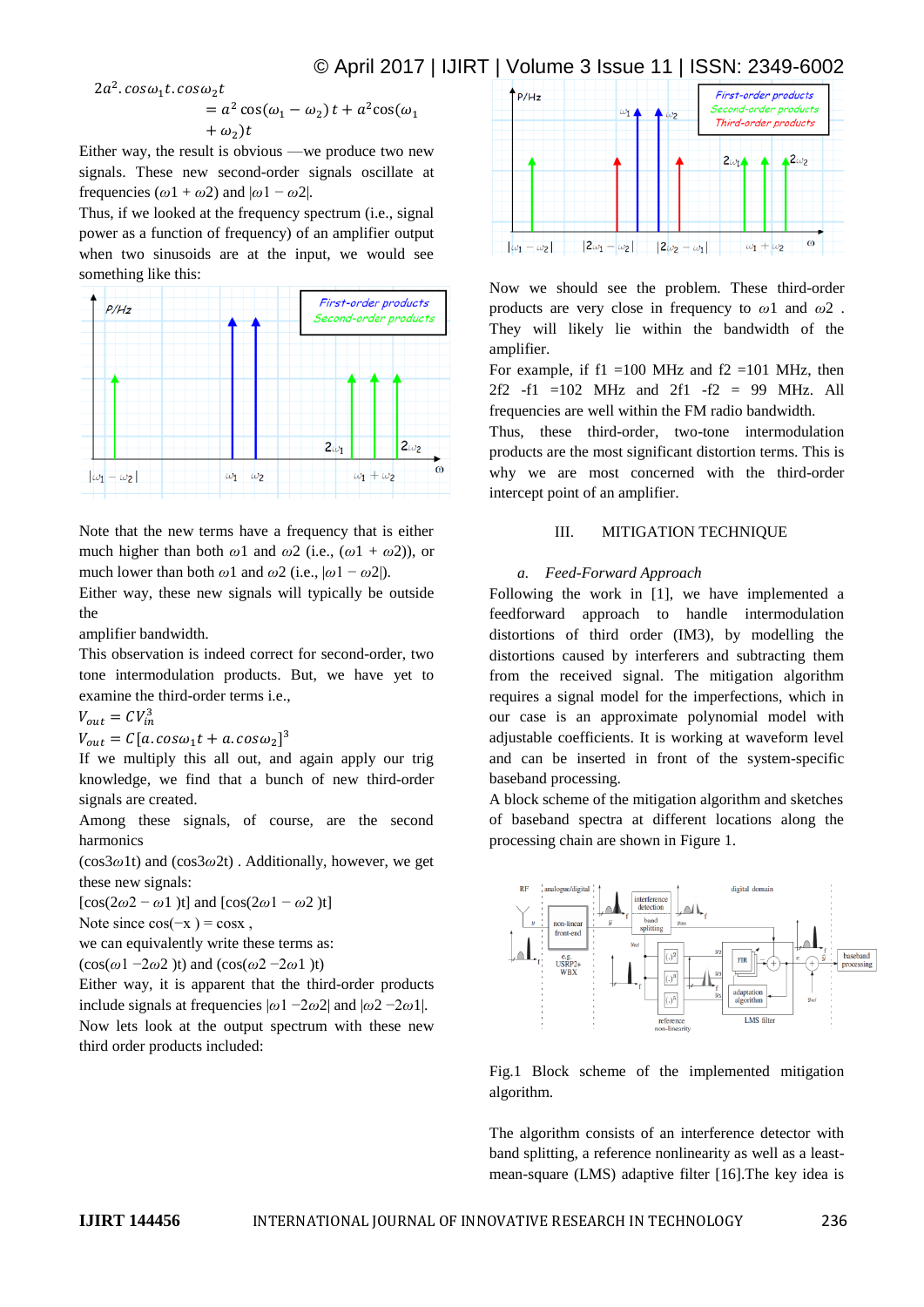## © April 2017 | IJIRT | Volume 3 Issue 11 | ISSN: 2349-6002

to extract the crucial interferers contained in the baseband and to reproduce the distortions they cause. It is likely that only strong signals create significant IMx distortions at about 40 dB below their input signal power, thus only strong interferers near to desired signals or bands for secondary transmissions are identified in the first step. Therefore, a threshold of 20 dB below the maximum input signal level (mid of 40 dB level difference) has been used to detect strong interferers. Next, a bandpass/bandstop pair splits the distorted signal \_y into a reference signal yref, containing the interferer without its distortion products, and the desired signal ydes, containing the distortions but not the interferer (inverse filter characteristics). If the frequency of the interferer changes in real applications, the filtering can be achieved by choice of the respective spectral components from the PSD, computed by a fast Fourier transform (FFT). The reference signal in the lower branch is then fed into a reference non-linearity, to regenerate the IMx products of the interferer. Here, 2nd, 3rd, and 5th order non-linearity are processed individually. At this stage, the amplitudes of the distortions are not equal to those contained in ydes due to the inaccuracy of the model. Therefore, the reference distortions are further processed by the LMS filter to adjust them to exact values. The finite impulse response (FIR) filter uses the reference signals to provide an estimate of IMx distortions contained in ydes. Thus, by subtracting the adaptive filter output from ydes, the effect of non-linearly induced interference is diminished. The error signal

 $e(t) = y_{des}(t) - y_{3LMS}$ 

for adapting the FIR filter weights becomes the main output of the mitigation processing. Finally, the interferer yref is added back to e, resulting in a corrected baseband spectrum with suppressed IMx distortions. Both I and Q components of the complex baseband signal have to be processed separately. Here, I/Q imbalance effects (branch mismatches) can also be included. To handle multiple interferers simultaneously, a parallel structure of feed forward processing is required. In this case, distortions stemming from a further interferer are subtracted from ydes in Equation (5). This will only be possible if the interferers and their distortion products do not coincide.

### *b. Experiment*

The data acquisition and the processing were implemented in MATLAB. Two tone Third order signals are generated and masked into Equivalent Baseband Multitone Signal block. General Amplifire is used as a nonlinear DUT (Device Under Test). Which provide intermodulation distortion (i.e. nonlinear) signals to the LMS Decision Feedback Equaliser which is a main

block of our experiment. The nonlinear signals are one of the input for LMS Decision Feedback Equaliser the output of multitone will act as a desired input for Equaliser. Spectrum analysers at respective places gives exact waveforms and measurements such as Spurious Free Dynamic Range(SFDR) at that location. The port labeled Equalized outputs the result of the equalization process. Results are obtained by observing the waveforms before and after the LMS Desition Feedback Equaliser and also in terms of SFDR.Fig.2 shows the waveforms obtained



a)Output waveform of DUT before LMS Decision Feedback Equaliser.



b)Output waveform of LMS Decision Feedback Equaliser.

Fig.2 Waveforms of experimental result to reduce nonlinearity.

From the results it is obvious that the the nonlinearity in the Fig.a is get reduced in Fig.b.This result obtained from waveforms is also get verified by SFDR values.

### *c. Spurious Free Dynamic Range*

Spurious free dynamic range (SFDR) is the ratio of the rms value of the signal to the rms value of the worst spurious signal regardless of where it falls in the frequency spectrum. The worst spur may or may not be a harmonic of the original signal. SFDR is an important specification in communications systems because it represents the smallest value of signal that can be distinguished from a large interfering signal (blocker). SFDR can be specified with respect to full-scale (dBFS)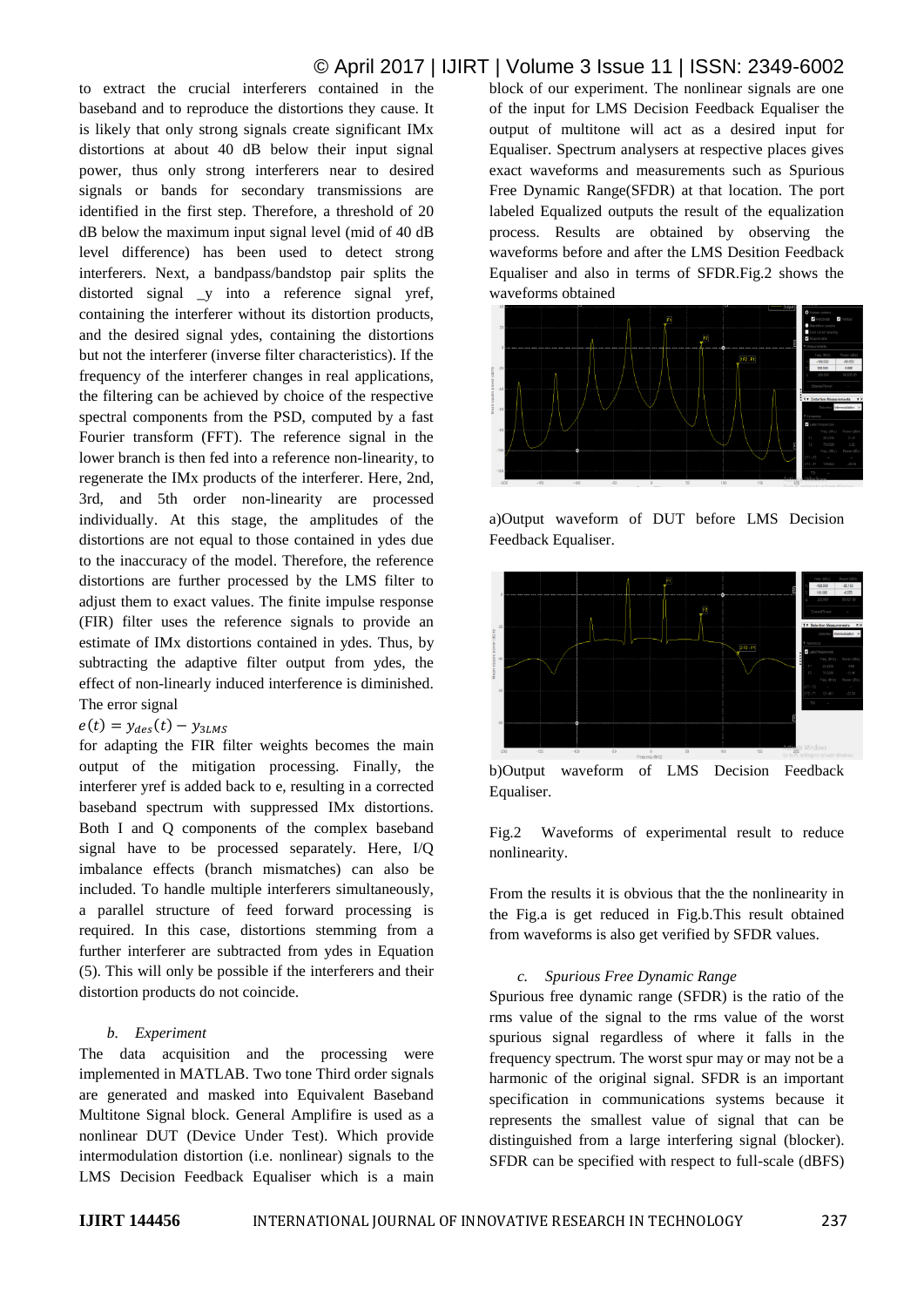### © April 2017 | IJIRT | Volume 3 Issue 11 | ISSN: 2349-6002

or with respect to the actual signal amplitude (dBc). The definition of SFDR is shown graphically in Fig. 3.



Fig.3 Spurious Free Dynamic Range (SFDR)

Table below shows the experimental values observed of SFDR.From definition it is clear that SFDR values should be as small as possible.

| Tone Frequencies |          | SFDR (in dBc) |        |
|------------------|----------|---------------|--------|
| Signal 1         | Signal 2 | Output        | Output |
|                  |          | <b>Before</b> | After  |
|                  |          | Filter        | Filter |
|                  |          |               |        |
| 2.07             | 2.12     | 17.65         | 19.59  |
| 2.07             | 2.25     | 19.06         | 22.23  |
| 2.10             | 2.15     | 17.70         | 20.36  |
| 2.14             | 2.15     | 8.39          | 9.30   |
| 2.20             | 2.25     | 9.91          | 11.60  |
| 2.755            | 2.757    | 2.23          | 4.47   |
| 2.80             | 2.83     | 17.40         | 19.31  |
| 3.07             | 3.12     | 17.65         | 21.03  |

### IV. CONCLUSION

In this paper, we presented real measurements of the nonlinear behaviour of a typical low-cost commercial SDR frontend and successfully applied the feed-forward mitigation algorithm to the measured data. The results show that a significant mitigation of non-linearly induced interference at the receiver can be achieved. Thereby, the baseband spectrum could be adjusted for reliable spectrum sensing in CR.

### **REFERENCES**

[1] M. Allen, J. Marttila, and M. Valkama, "Digitallyenhanced wideband analog-digital interfaces for future cognitive radio devices," in NEWCAS Conference (NEWCAS), 2010 8th IEEE International, June 2010, pp. 361–364.

[2] M. Valkama, A. Springer, and G. Hueber, "Digital signal processing for reducing the effects of RF imperfections in radio devices - an overview," Circuits and Systems (ISCAS), Proceedings of 2010 IEEE International Symposium on, pp. 813–816, June 2010.

[3] G. Fettweis, M. Lohning, D. Petrovic, M. Windisch, P. Zillmann, and W. Rave, "Dirty RF: a new paradigm," Personal, Indoor and Mobile Radio Communications, 2005. PIMRC 2005. IEEE 16th International Symposium on, vol. 4, pp. 2347–2355, Sept. 2005.

[4] M. Valkama, A. Shahed Hagh Ghadam, L. Anttila, and M. Renfors, "Advanced digital signal processing techniques for compensation of nonlinear distortion in wideband multicarrier radio receivers," Microwave Theory and Techniques, IEEE Transactions on, vol. 54, no. 6, pp. 2356–2366, June 2006.

[5] Q. Zou, M. Mikhemar, and A. Sayed, "Digital compensation of crossmodulation distortion in softwaredefined radios," Selected Topics in Signal Processing, IEEE Journal of, vol. 3, pp. 348–361, June 2009.

[6] E. Keehr and A. Hajimiri, "Digitally-assisted linearization of wideband direct conversion receivers," European Microwave Integrated Circuit Conference, EuMIC, pp. 159–162, Oct. 2008.

[7] Y. Chiu, "Equalization techniques for nonlinear analog circuits," Communications Magazine, IEEE, vol. 49, no. 4, pp. 132–139, April 2011.

[8] M. Oude Alink, E. Klumperink, M. Soer, A. Kokkeler, and B. Nauta, "A 50MHz-to-1.5GHz crosscorrelation CMOS spectrum analyzer for cognitive radio with 89dB SFDR in 1MHz RBW," in New Frontiers in Dynamic Spectrum, 2010 IEEE Symposium on, April 2010, pp. 1–6.

[9] M. Grimm, R. K. Sharma, M. Hein, and R. Thoma, "Mitigation of non-linearly induced interference in cognitive wideband receivers," 7<sup>th</sup> Workshop on Software Radios, Karlsruhe, Germany, March 2012.

[10] P. B. Kenington, High-linearity RF amplifier design. Boston, Mass.[u.a.]: Artech House, 2000.

[11] M. Grimm, A. Krah, N. Murtaza, R. K. Sharma, M. Landmann, R. Thoma, A. Heuberger, and M. Hein, "Performance evaluation of directional spectrum sensing using an over-the-air testbed," 4th International Conference on Cognitive Radio and Advanced Spectrum Management, CogART'11, Barcelona, Spain, Oct. 2011. [12] D. Mahrof, E. Klumperink, J. Haartsen, and B.

Nauta, "On the effect of spectral location of interferers on linearity requirements for wideband cognitive radio receivers," in New Frontiers in Dynamic Spectrum, 2010 IEEE Symposium on, April 2010, pp. 1–9.

[13] C. Dehos and T. Schenk, "Digital compensation of amplifier nonlinearities in the receiver of a wireless system," in Communications and Vehicular Technology in the Benelux, 2007 14th IEEE Symposium on,Nov. 2007, pp. 1–6.